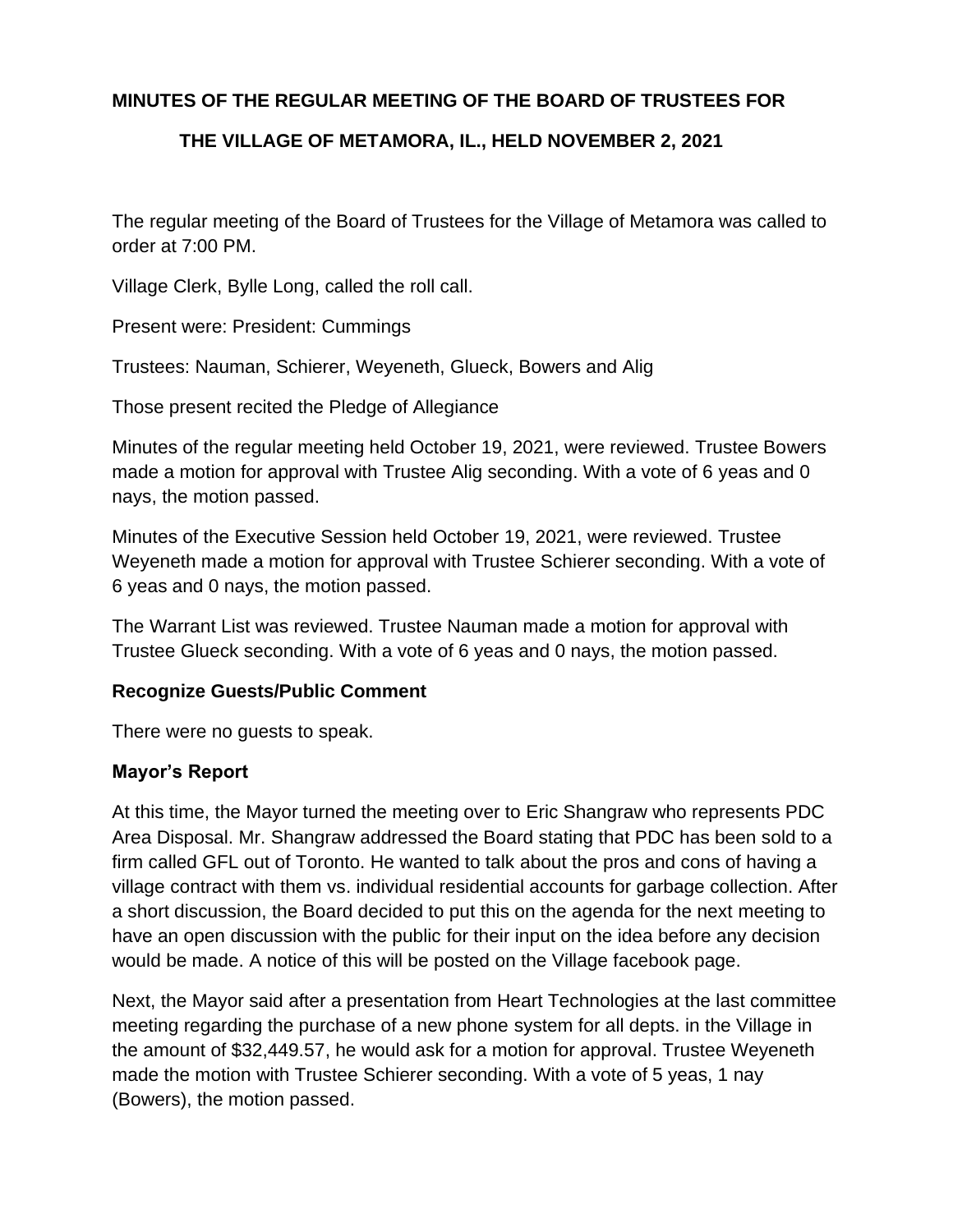Mayor Cummings said Kyle Schertz from the township had reached out to him in regards to having an intergovernmental agreement with them to use some of their equipment when the need arises. After a short discussion, the Board decided to have Attorney Brunton reach out to the attorney for the township and draw up such an agreement.

# **Attorney's Report**

Attorney Brunton gave updates on the following:

- 1. The draft of Solar Energy Code Ordinance to be reviewed at a public hearing by the Zoning Board.
- 2. Storm Drainage/McDonald's property still waiting for letter agreement of shared engineering costs from McDonald's office.
- 3. 2021 Tax Levy
- 4. Lease Renewal for farmland

# **Engineer's Report**

There was no report.

# **Treasurer's Report**

Treasurer Garber gave the following report:

# CASH BALANCES

Cash balances as of October 31, 2021 decreased \$124,546, or a 1.87% decrease from September 30, 2021.

MAJOR RECEIPTS

| State of Illinois          | \$119,364 |
|----------------------------|-----------|
| J & D Farms                | \$37,125  |
| <b>Motor Fuel Tax</b>      | \$12,571  |
| <b>MAJOR DISBURSEMENTS</b> |           |
| Ace In The Hole Inc        | \$68,520  |
| <b>IML Risk Mgmt.</b>      | \$95,977  |
| Metamora Fire Dept         | \$14,488  |
| Morton Comm. Bank          | \$100,264 |